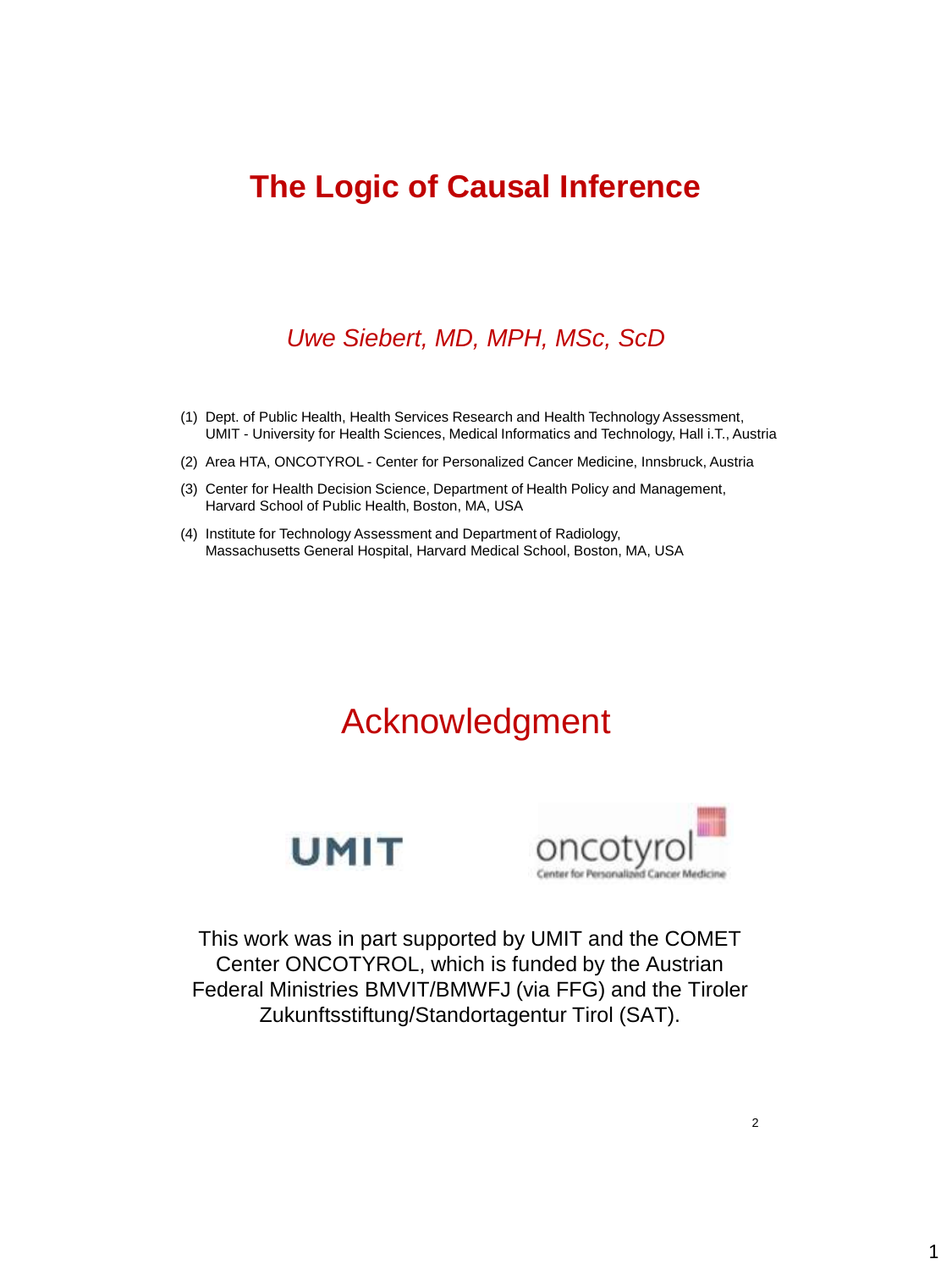## **Estimands**

#### *The question is whether to ITT or not to ITT*

- Estimand reflects research question
	- Interest in policy effect (intention) or in actual sustained treatment effect of the drug?
	- If interest in sustained drug effect: adjustment for switching needed
	- If interest in policy effect: must compare strategies under assessment (i.e., scenario of no reimbursement of a new drug  $\rightarrow$ no switching possible)  $\rightarrow$  either do not allow for switching or adjust for switching or …
- Estimand has implications on
	- Trial design, data to collect
	- Statistical methods
	- Communication of results (patients, clinicians, payers, etc.)

3

## The Goal

Of interest: the **causal** effect of an intervention on an outcome



*Intervention Treatment Strategy Action*

*Disease Symptom Death Event Outcome*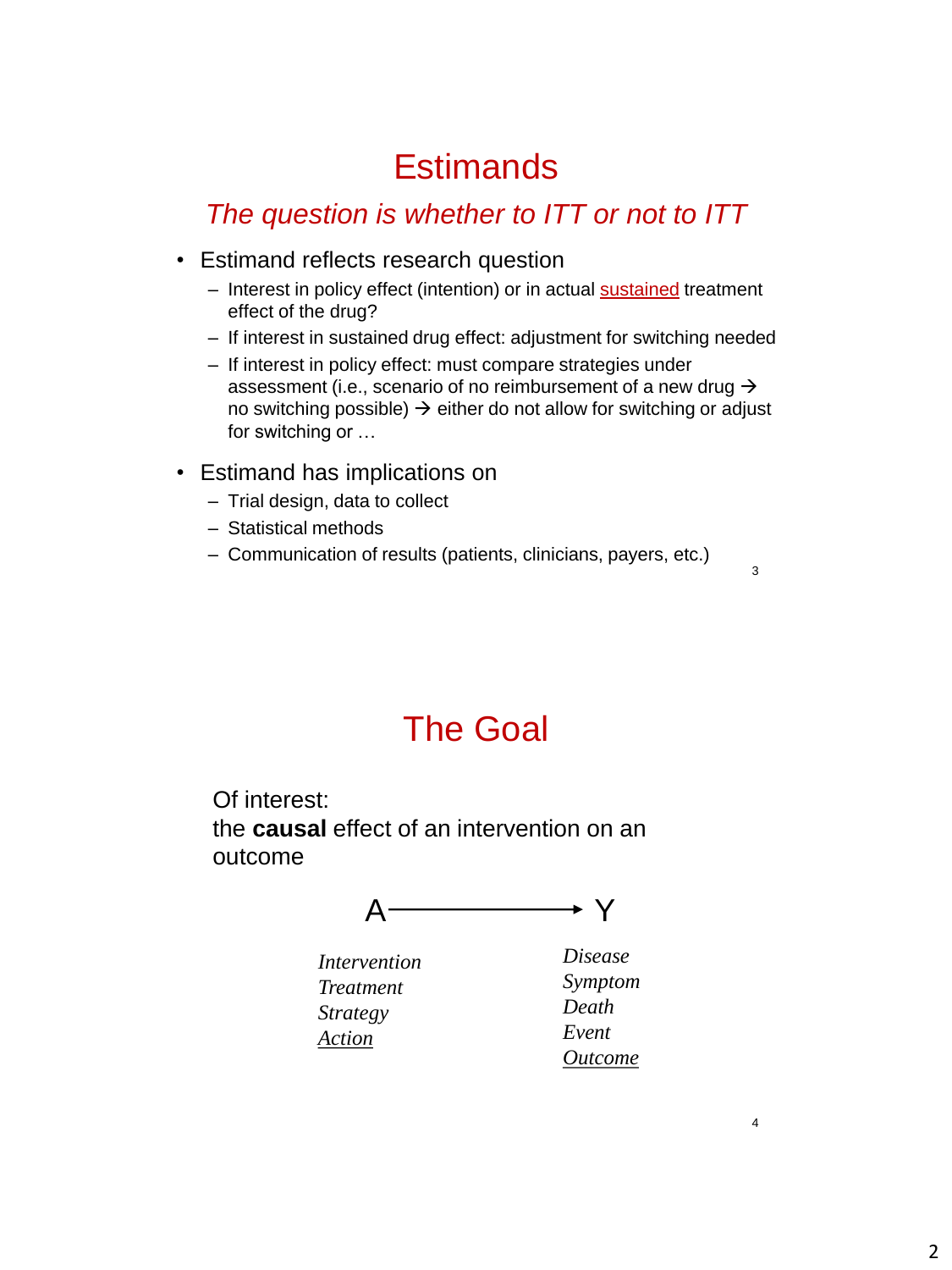### Causal Graph: Observational Study



A: Intervention of interest (Action)

- Y: Outcome of interest
- L: Other (co)variables

## Causal Graph: Observational Study



- A: Intervention of interest (Action)
- Y: Outcome of interest
- L: Other (co)variables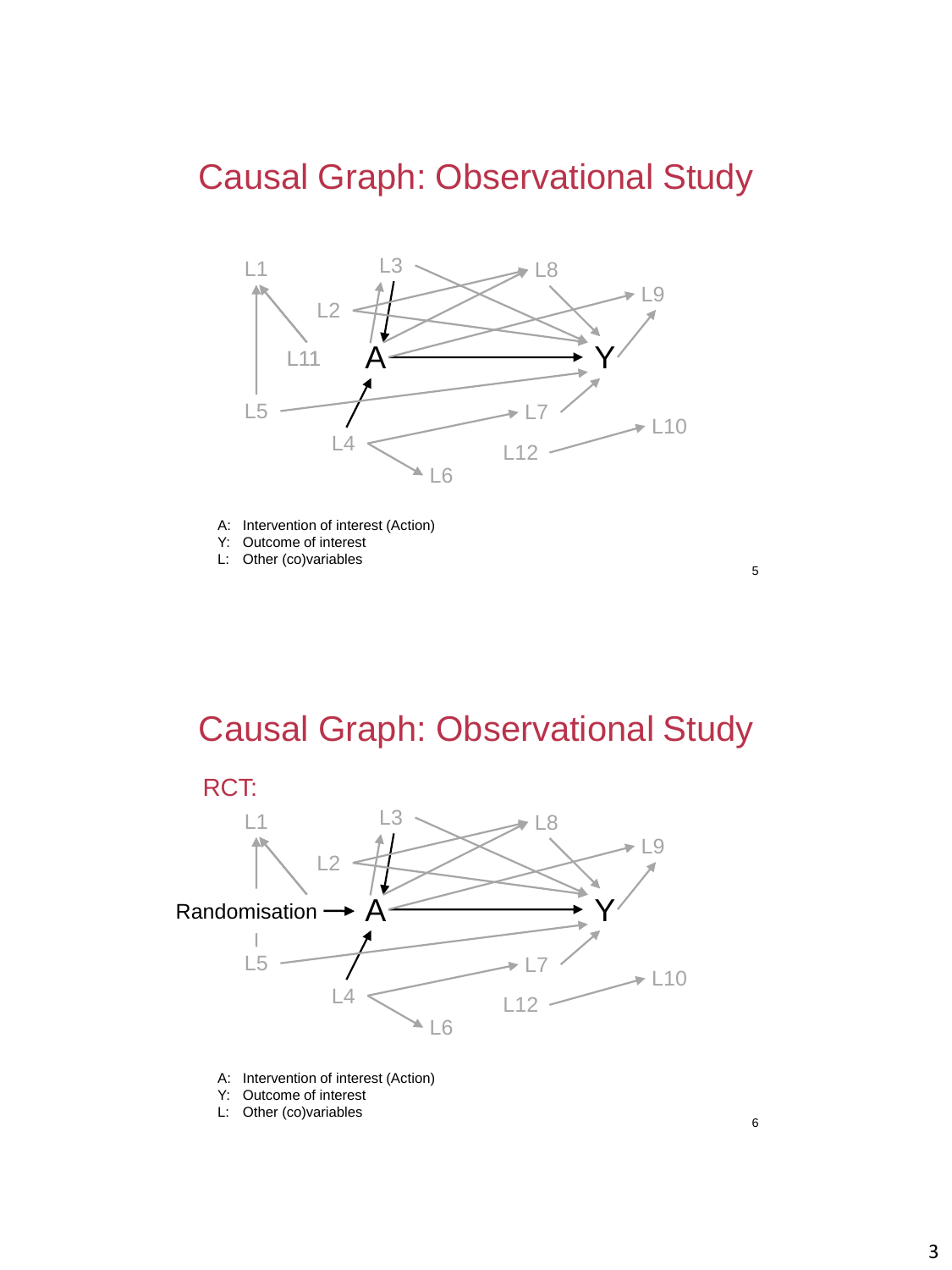#### RCT:

#### Randomisation  $\rightarrow A$   $\rightarrow$  Y

A: Intervention of interest (Action)

- Y: Outcome of interest
- L: Other (co)variables

## Post-randomisation Confounding

RCT:



- Confounder L might be
	- Age, cognitive ability, etc.
	- Not influenced by treatment
- L = Time-independent confounder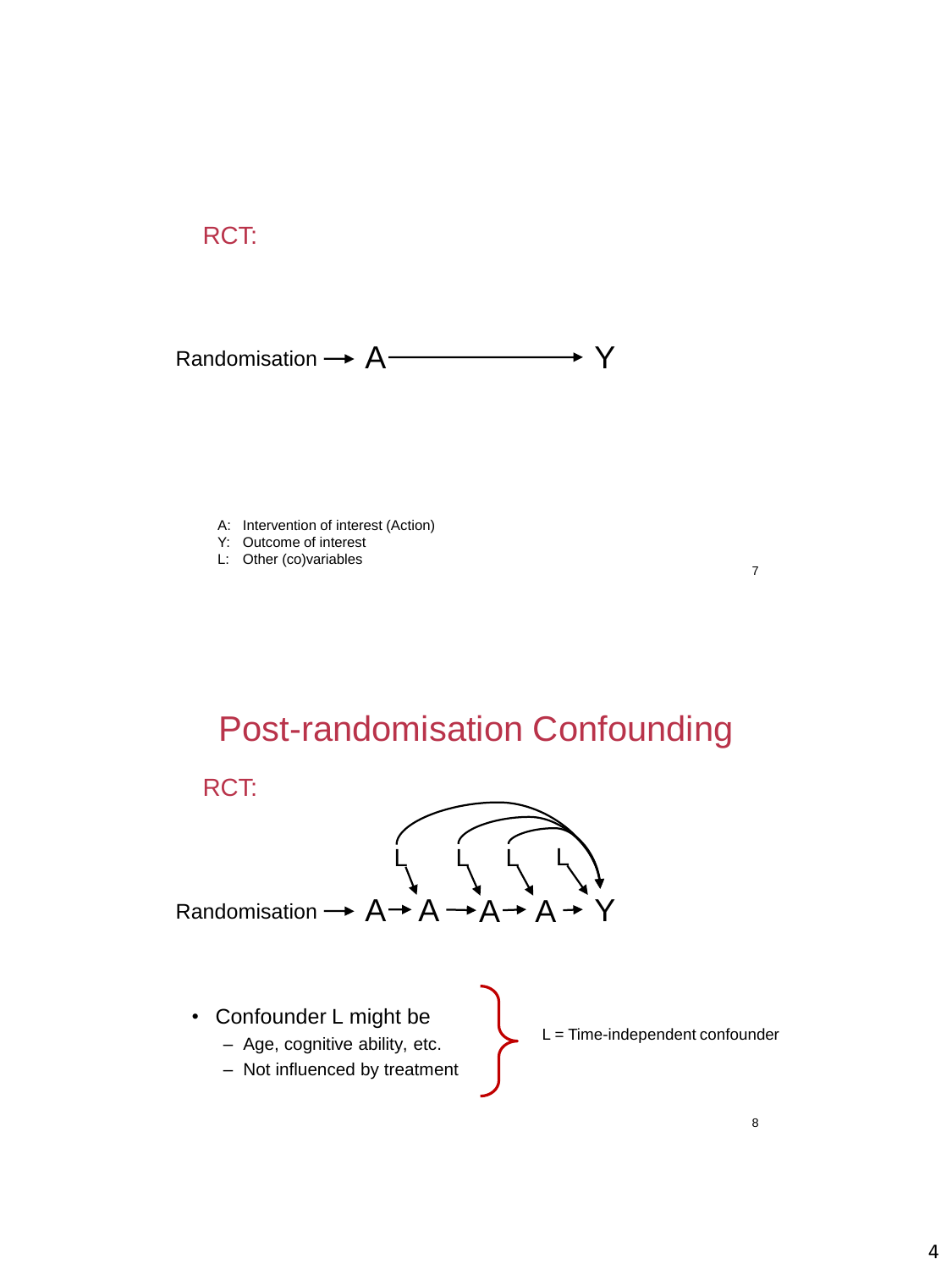## Post-randomisation Confounding



– Influenced by treatment

Confounder **AND** Intermediate step

9

### Time-dependent Confounding



- Confounder **AND**
- Intermediate step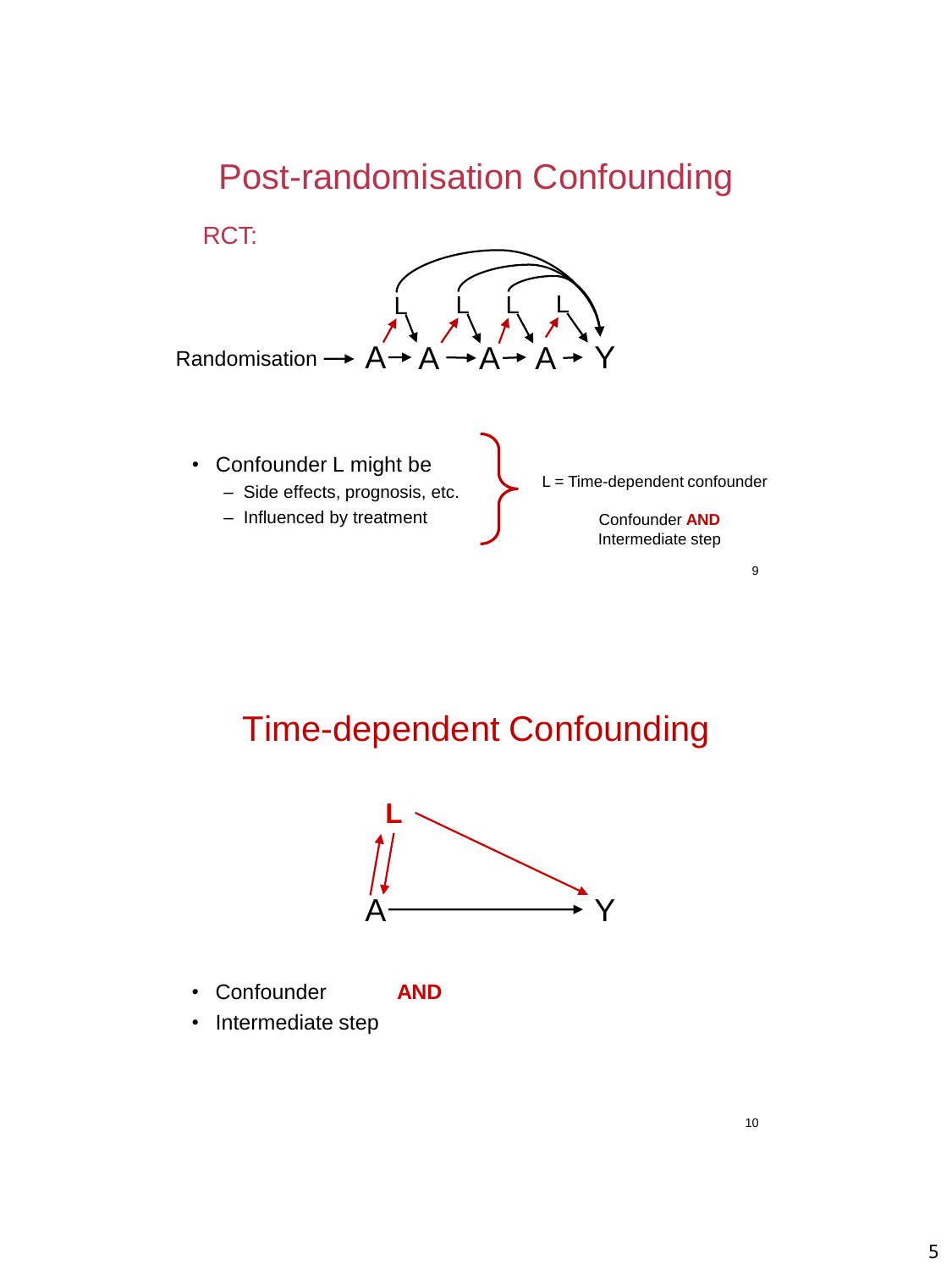



James M. Robins

"Robins cut the Gordian knot by inventing a statistic called the g-estimator that makes analysis of data that are simultaneously confounders and intermediate steps possible. […]

After a long period of seeking converts to his unconventional methods, Professor James Robins is now considered to be one of the leading mathematical statisticians in the world."

> Harvard Public Health Review, Summer 2002:42-43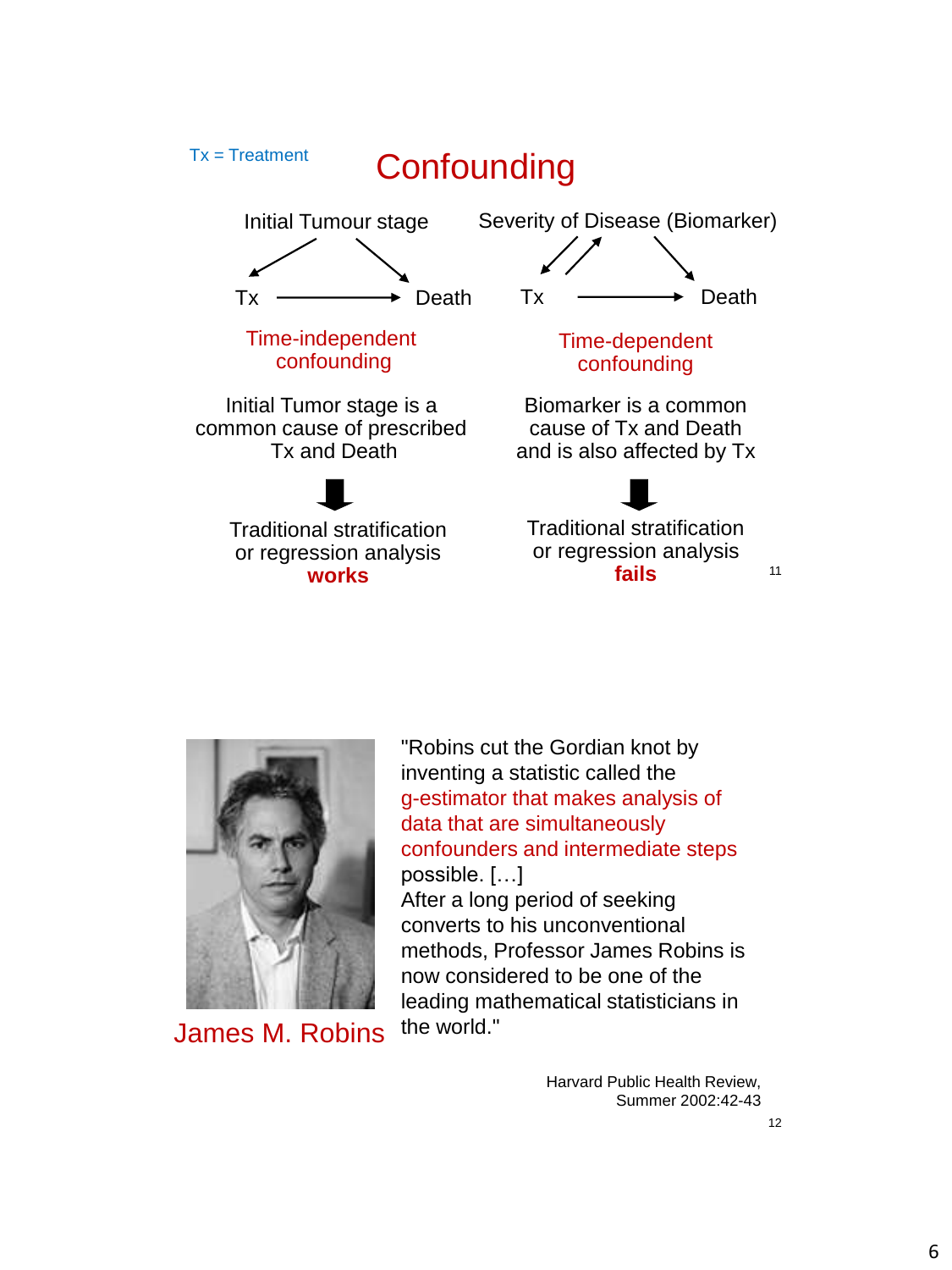# Causal Methods

- g-formula (nonparametric, parametric)
- g-estimation with structural nested models (SNM)
- Inverse probability weighting (IPW) with marginal structural models (MSM)
- Two-stage estimation

13

#### Inverse Probability Weighting (IPW) with Marginal Structural Models (MSM)

- MSMs = models for the marginal distribution of counterfactual outcomes (Robins 1998)
- "Structural" = "Causal"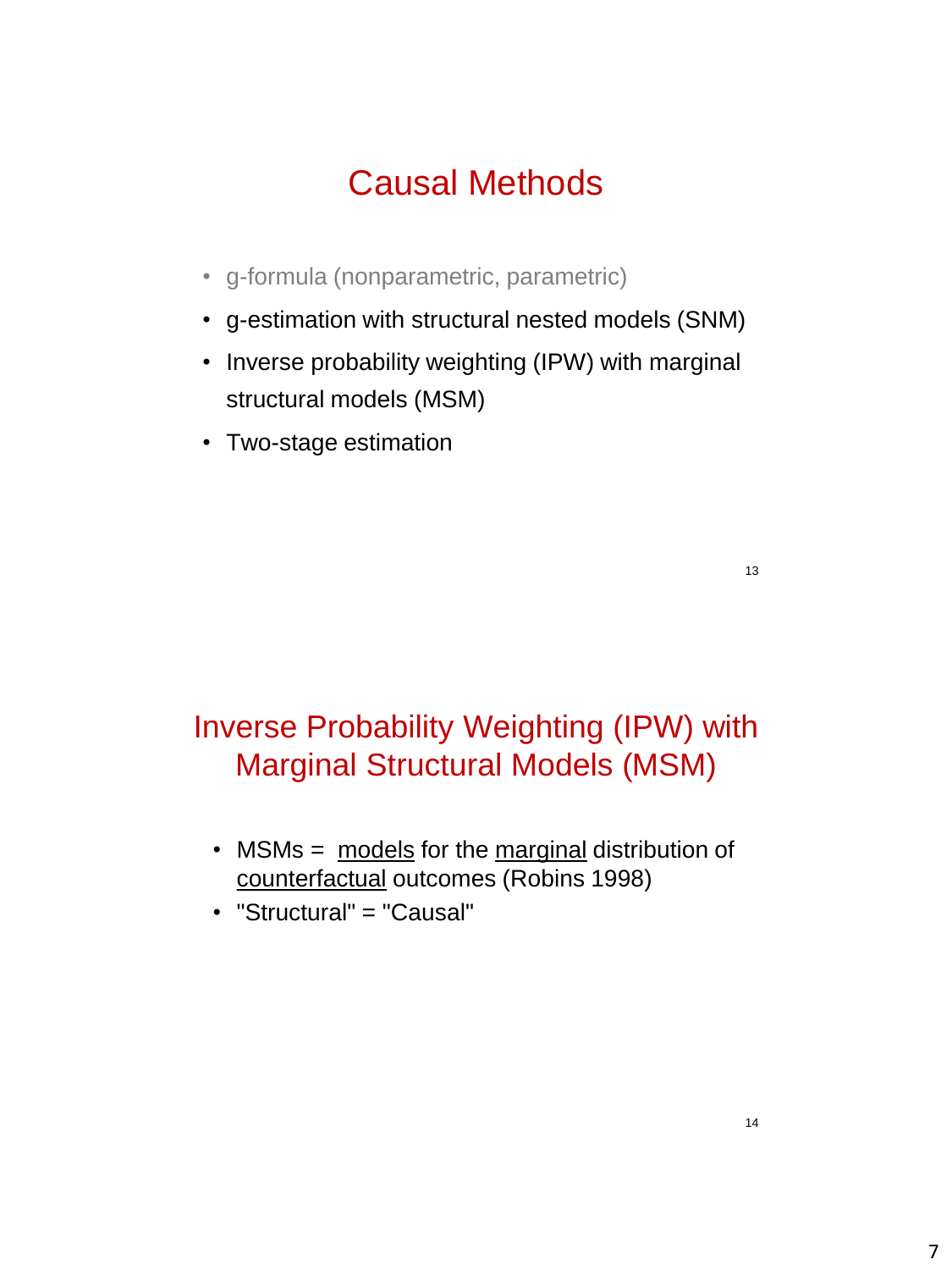#### Principle of Inverse Probability Weighting



#### Differential Prognosis Matters!



| Good prognosis    Intermed. Prognosis    Bad prognosis |  |
|--------------------------------------------------------|--|
| / mild disease   / moderate disease   / severe disease |  |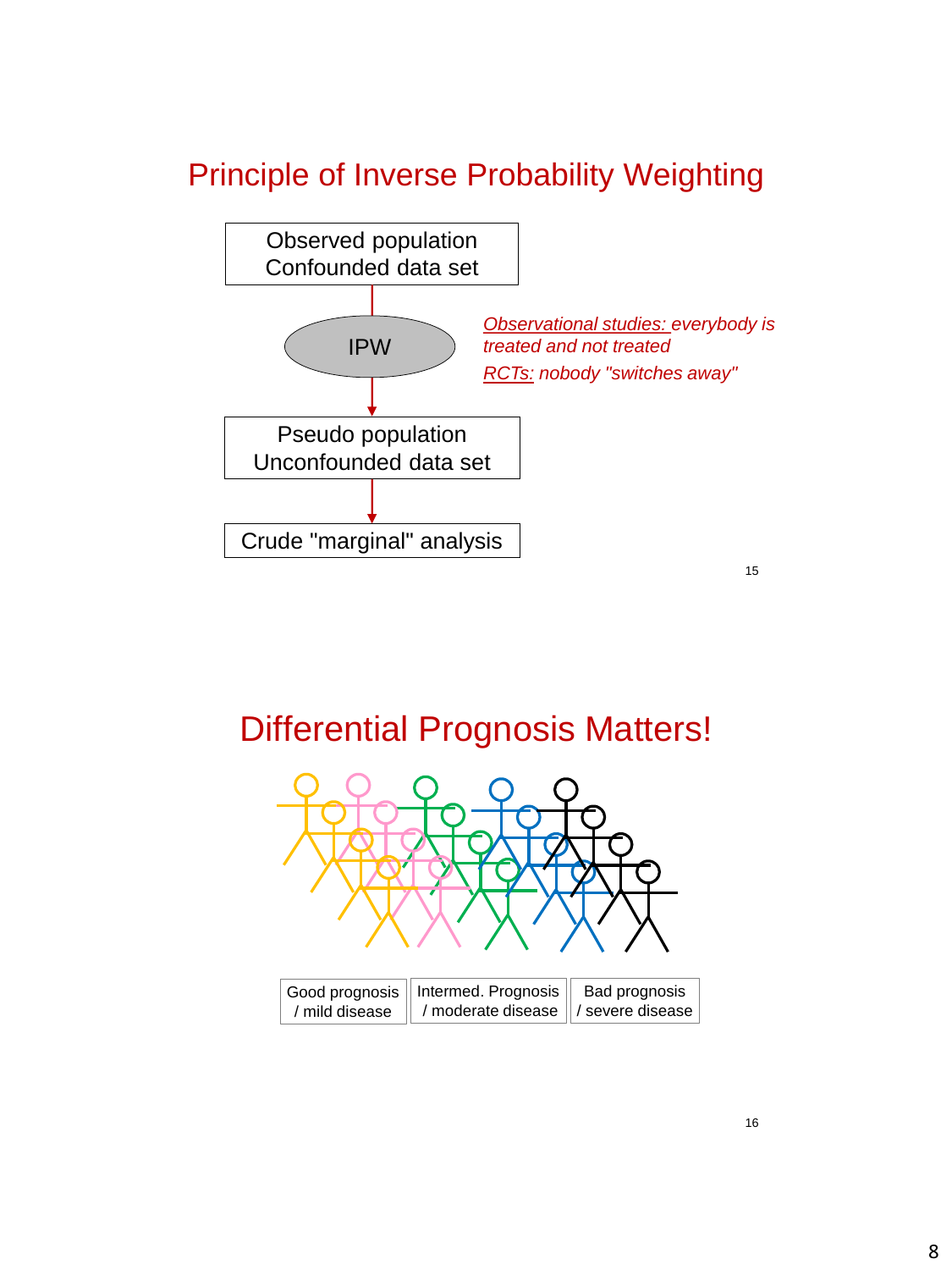## Inverse Probability of Cencoring Weighting (IPCW)





Differential switching 1. Censoring  $\rightarrow$  selection bias 2. Weighting 3. Crude analysis



### g-Estimation with Structural Nested Models

- Uses a structural (= causal) model to "remove" the (unknown) treatment effect from the treated: calculates the counterfactual outcome (e.g., survival time) being untreated (or nonswitcher)
- Used grid search or other methods to estimate effect (i.e., find the correct counterfactual outcome among many possible)
- Often used as structural model: rank preserving structural failure time model (RPSFTM)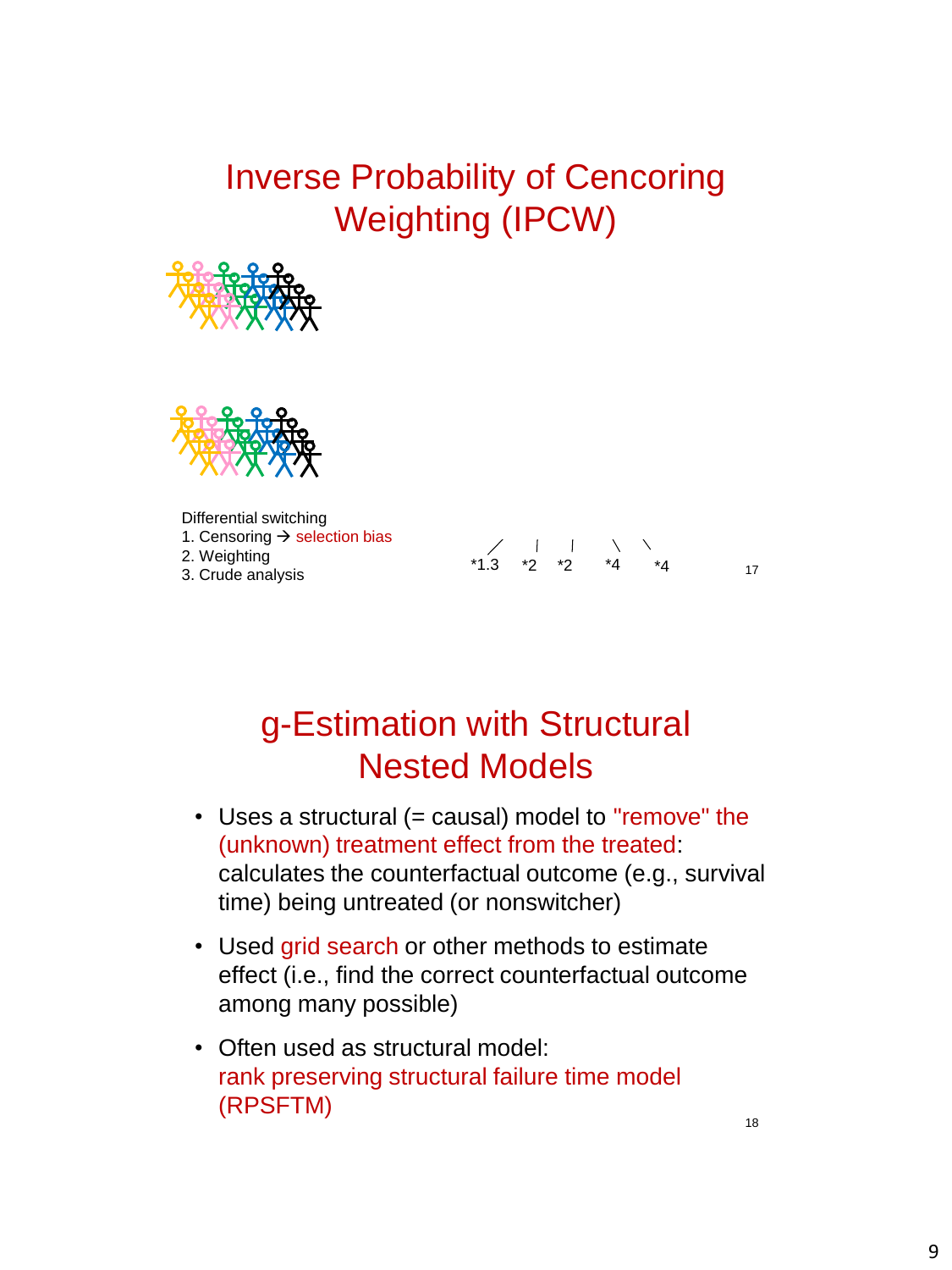# Rank-Preserving Structual Failure Time (RPSFT) Model



## Two-Stage Estimation

- Developed for RCTs
- Assume a secondary baseline (e.g., at progression), when patients switch
- Estimate switching effect controlling for timeindependent confounders at secondary baseline
- Remove switching effect (= treatment effect) from switchers
- Perform crude analysis